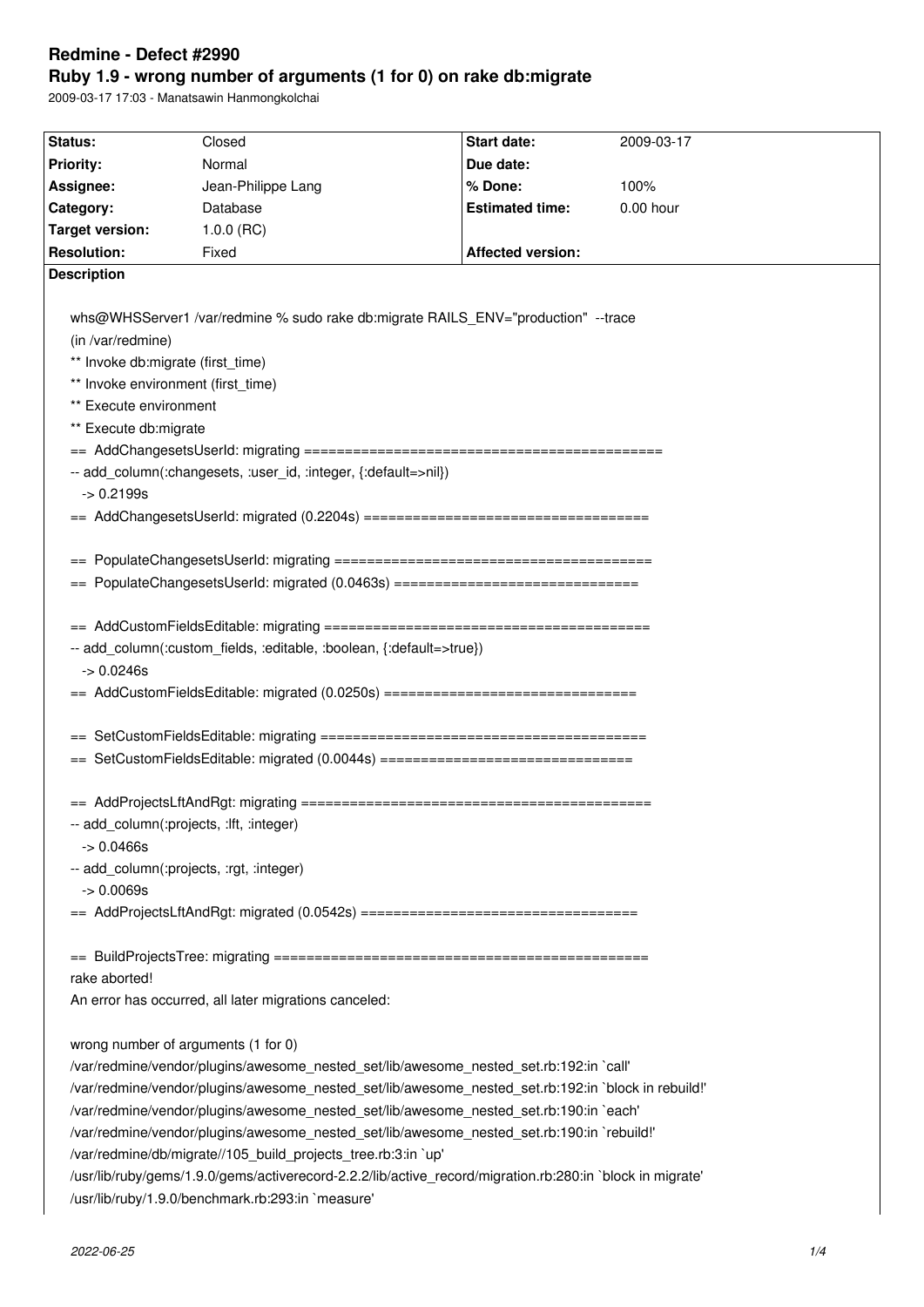/usr/lib/ruby/gems/1.9.0/gems/activerecord-2.2.2/lib/active\_record/migration.rb:280:in `migrate' (\_\_DELEGATION\_\_):2:in `migrate' /usr/lib/ruby/gems/1.9.0/gems/activerecord-2.2.2/lib/active\_record/migration.rb:480:in `block (2 levels) in migrate' /usr/lib/ruby/gems/1.9.0/gems/activerecord-2.2.2/lib/active\_record/migration.rb:556:in `call' /usr/lib/ruby/gems/1.9.0/gems/activerecord-2.2.2/lib/active\_record/migration.rb:556:in `ddl\_transaction' /usr/lib/ruby/gems/1.9.0/gems/activerecord-2.2.2/lib/active\_record/migration.rb:479:in `block in migrate' /usr/lib/ruby/gems/1.9.0/gems/activerecord-2.2.2/lib/active\_record/migration.rb:466:in `each' /usr/lib/ruby/gems/1.9.0/gems/activerecord-2.2.2/lib/active\_record/migration.rb:466:in `migrate' /usr/lib/ruby/gems/1.9.0/gems/activerecord-2.2.2/lib/active\_record/migration.rb:394:in `up' /usr/lib/ruby/gems/1.9.0/gems/activerecord-2.2.2/lib/active\_record/migration.rb:377:in `migrate' /usr/lib/ruby/gems/1.9.0/gems/rails-2.2.2/lib/tasks/databases.rake:111:in `block (2 levels) in <top (required)>' /usr/lib/ruby/gems/1.9.0/gems/rake-0.8.4/lib/rake.rb:617:in `call' /usr/lib/ruby/gems/1.9.0/gems/rake-0.8.4/lib/rake.rb:617:in `block in execute' /usr/lib/ruby/gems/1.9.0/gems/rake-0.8.4/lib/rake.rb:612:in `each' /usr/lib/ruby/gems/1.9.0/gems/rake-0.8.4/lib/rake.rb:612:in `execute' /usr/lib/ruby/gems/1.9.0/gems/rake-0.8.4/lib/rake.rb:578:in `block in invoke\_with\_call\_chain' /usr/lib/ruby/1.9.0/monitor.rb:190:in `mon\_synchronize' /usr/lib/ruby/gems/1.9.0/gems/rake-0.8.4/lib/rake.rb:571:in `invoke\_with\_call\_chain' /usr/lib/ruby/gems/1.9.0/gems/rake-0.8.4/lib/rake.rb:564:in `invoke' /usr/lib/ruby/gems/1.9.0/gems/rake-0.8.4/lib/rake.rb:2027:in `invoke\_task' /usr/lib/ruby/gems/1.9.0/gems/rake-0.8.4/lib/rake.rb:2005:in `block (2 levels) in top\_level' /usr/lib/ruby/gems/1.9.0/gems/rake-0.8.4/lib/rake.rb:2005:in `each' /usr/lib/ruby/gems/1.9.0/gems/rake-0.8.4/lib/rake.rb:2005:in `block in top\_level' /usr/lib/ruby/gems/1.9.0/gems/rake-0.8.4/lib/rake.rb:2044:in `standard\_exception\_handling' /usr/lib/ruby/gems/1.9.0/gems/rake-0.8.4/lib/rake.rb:1999:in `top\_level' /usr/lib/ruby/gems/1.9.0/gems/rake-0.8.4/lib/rake.rb:1977:in `block in run' /usr/lib/ruby/gems/1.9.0/gems/rake-0.8.4/lib/rake.rb:2044:in `standard\_exception\_handling' /usr/lib/ruby/gems/1.9.0/gems/rake-0.8.4/lib/rake.rb:1974:in `run' /usr/lib/ruby/gems/1.9.0/gems/rake-0.8.4/bin/rake:31:in `<top (required)>' /usr/bin/rake:19:in `load' /usr/bin/rake:19:in `<main>' sudo rake db:migrate RAILS\_ENV="production" --trace 5.92s user 0.38s system 90% cpu 6.990 total 1 whs@WHSServer1 /var/redmine % rake --version rake, version 0.8.4 whs@WHSServer1 /var/redmine % rails --version Rails 2.3.2 whs@WHSServer1 /var/redmine % gem --version 1.3.1 1 whs@WHSServer1 /var/redmine % ruby --version ruby 1.9.0 (2008-06-20 revision 17482) [i486-linux] 1 whs@WHSServer1 /var/redmine % svn info Path: . URL: http://redmine.rubyforge.org/svn/trunk Repository Root: http://redmine.rubyforge.org/svn Repository UUID: e93f8b46-1217-0410-a6f0-8f06a7374b81 Revision: 2594 Node Kind: directory Schedule: normal Last Changed Author: jplang Last Changed Rev: 2594 Last Changed Date: 2009-03-15 17:49:18 +0700 (Sun, 15 Mar 2009)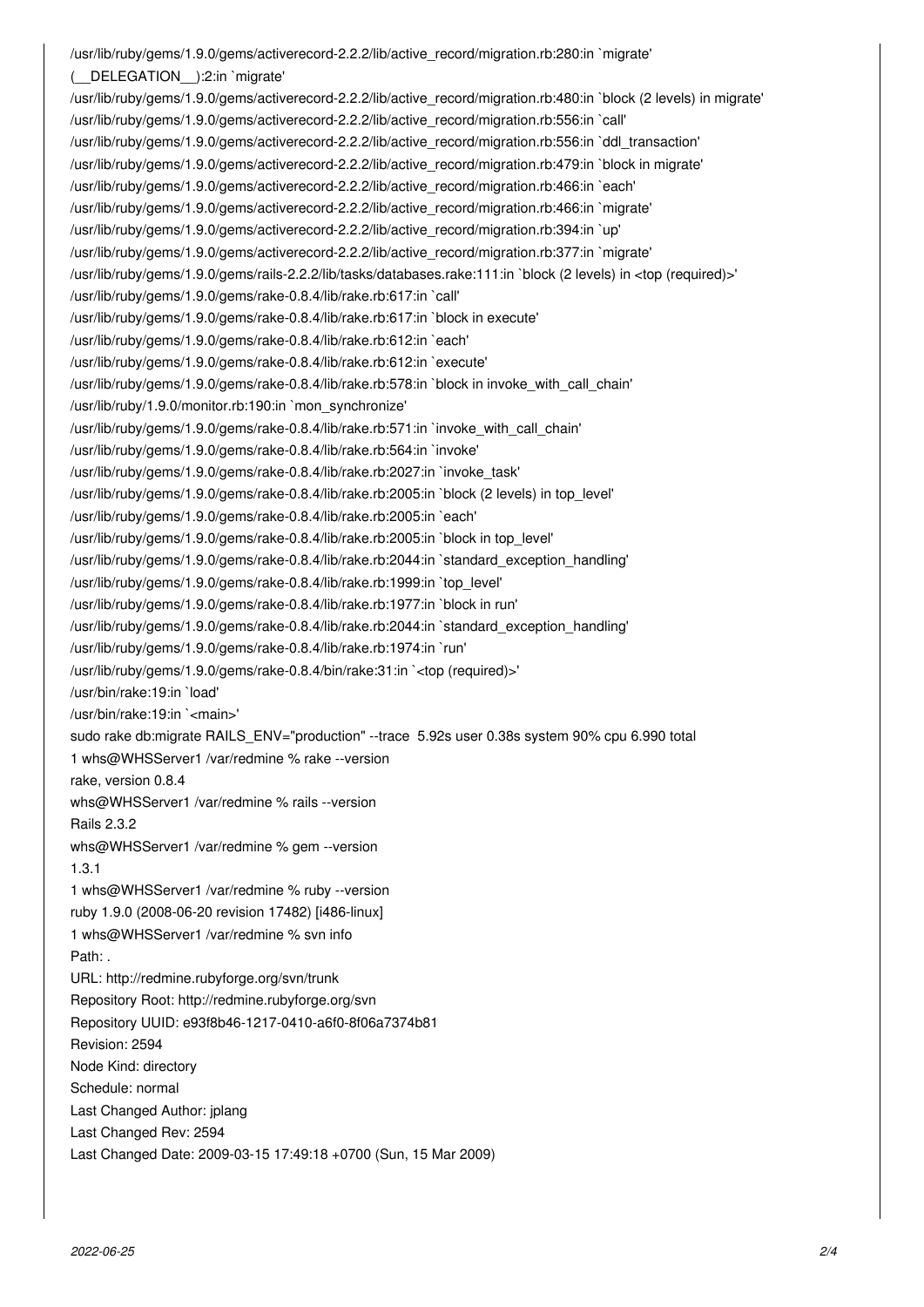/var/redmine/lib/redmine/export/pdf.rb:87: invalid multibyte char /var/redmine/lib/redmine/export/pdf.rb:87: invalid multibyte char /var/redmine/lib/redmine/export/pdf.rb:87: syntax error, unexpected \$end, expecting ')' txt = txt.gsub(/[â $\epsilon$ ω $\epsilon \diamond$ ]/, "") if txt

# **History**

# **#1 - 2009-03-17 18:12 - Jean-Philippe Lang**

Redmine is not tested with ruby 1.9. I'll try to do some testing with this development release but you should consider using either 1.8.6 or 1.8.7

#### **#2 - 2009-03-19 06:45 - Eric Davis**

*- Subject changed from wrong number of arguments (1 for 0) on rake db:migrate to Ruby 1.9 - wrong number of arguments (1 for 0) on rake db:migrate*

#### Jean-Philippe Lang wrote:

*Redmine is not tested with ruby 1.9. I'll try to do some testing with this development release but you should consider using either 1.8.6 or 1.8.7*

Rails 2.3 supports Ruby 1.9, though I'm not sure about all the libraries. I'd recommend we:

- 1. Update Redmine to Rails 2.3 in a branch
- [2. Fix things that break](http://guides.rubyonrails.org/2_3_release_notes.html#ruby-191-support)
- 3. Integrate Rails 2.3 to trunk
- 4. Setup a Ruby 1.9 testing branch
- 5. Test libraries and Redmine with 1.9.1
- 6. Integrate patches to trunk as they are discovered

# **#3 - 2009-03-19 08:53 - Markus Knittig**

### +1

Update to Rails 2.3 and Ruby 1.9.1 would be good (especially performance-wise)...

# **#4 - 2009-03-19 19:43 - Jean-Philippe Lang**

- *Status changed from New to 7*
- *Assignee set to Jean-Philippe Lang*

I'm on it.

### **#5 - 2010-06-20 05:42 - Eric Davis**

- *Status changed from 7 to Closed*
- *Target version set to 1.0.0 (RC)*
- *% Done changed from 0 to 100*